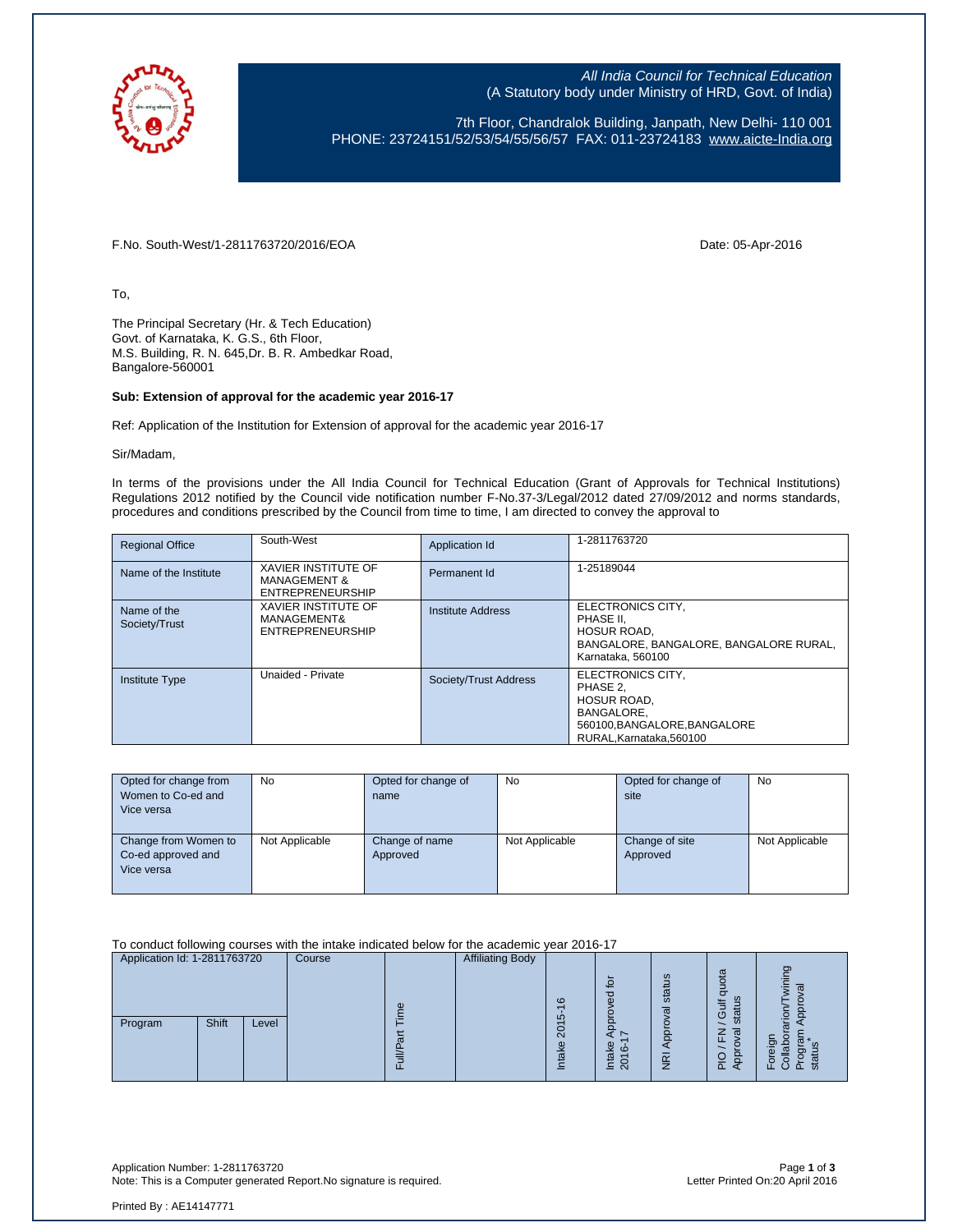

## All India Council for Technical Education (A Statutory body under Ministry of HRD, Govt. of India)

# 7th Floor, Chandralok Building, Janpath, New Delhi- 110 001 PHONE: 23724151/52/53/54/55/56/57 FAX: 011-23724183 [www.aicte-India.org](http://www.aicte-india.org/)

|           | 1st   | <b>POS</b>  | <b>POST</b> | <b>FULL</b> | None, | 180 | 180 | <b>NA</b> | <b>NA</b> | NA |
|-----------|-------|-------------|-------------|-------------|-------|-----|-----|-----------|-----------|----|
| MANAGEME  | Shift |             | GRADUATE    | <b>TIME</b> |       |     |     |           |           |    |
| <b>NT</b> |       | <b>GRA</b>  | DIPLOMA IN  |             |       |     |     |           |           |    |
|           |       | <b>DUA</b>  | MANAGEMENT  |             |       |     |     |           |           |    |
|           |       | TE          |             |             |       |     |     |           |           |    |
|           |       | <b>DIPL</b> |             |             |       |     |     |           |           |    |
|           |       | <b>OMA</b>  |             |             |       |     |     |           |           |    |
|           |       |             |             |             |       |     |     |           |           |    |

The above mentioned approval is subject to the condition that XAVIER INSTITUTE OF MANAGEMENT & ENTREPRENEURSHIP shall follow and adhere to the Regulations, guidelines and directions issued by AICTE from time to time and the undertaking / affidavit given by the institution along with the application submitted by the institution on portal.

In case of any differences in content in this Computer generated Extension of Approval Letter, the content/information as approved by the Executive Council / General Council as available on the record of AICTE shall be final and binding.

Strict compliance of Anti-Ragging Regulation:- Approval is subject to strict compliance of provisions made in AICTE Regulation notified vide F. No. 37-3/Legal/AICTE/2009 dated July 1, 2009 for Prevention and Prohibition of Ragging in Technical Institutions. In case Institution fails to take adequate steps to Prevent Ragging or fails to act in accordance with AICTE Regulation or fails to punish perpetrators or incidents of Ragging, it will be liable to take any action as defined under clause 9(4) of the said Regulation.

### **Note: Validity of the course details may be verified at www.aicte-india.org**

 **Dr. Avinash S Pant Vice - Chairman, AICTE**

Copy to:

**1. The Regional Officer,**

All India Council for Technical Education Health Centre Building Bangalore University Campus Bangalore - 560 009, Karnataka

- **2. The Director Of Technical Education,** Karnataka
- **3. The Registrar,**

None,

**4. The Principal / Director,**

XAVIER INSTITUTE OF MANAGEMENT & ENTREPRENEURSHIP ELECTRONICS CITY, PHASE II, HOSUR ROAD, BANGALORE, BANGALORE,BANGALORE RURAL, Karnataka,560100

### **5. The Secretary / Chairman,**

XAVIER INSTITUTE OF MANAGEMENT& ENTREPRENEURSHIP ELECTRONICS CITY, PHASE 2, HOSUR ROAD, BANGALORE, 560100,

Application Number: 1-2811763720 Page **2** of **3** Note: This is a Computer generated Report.No signature is required.